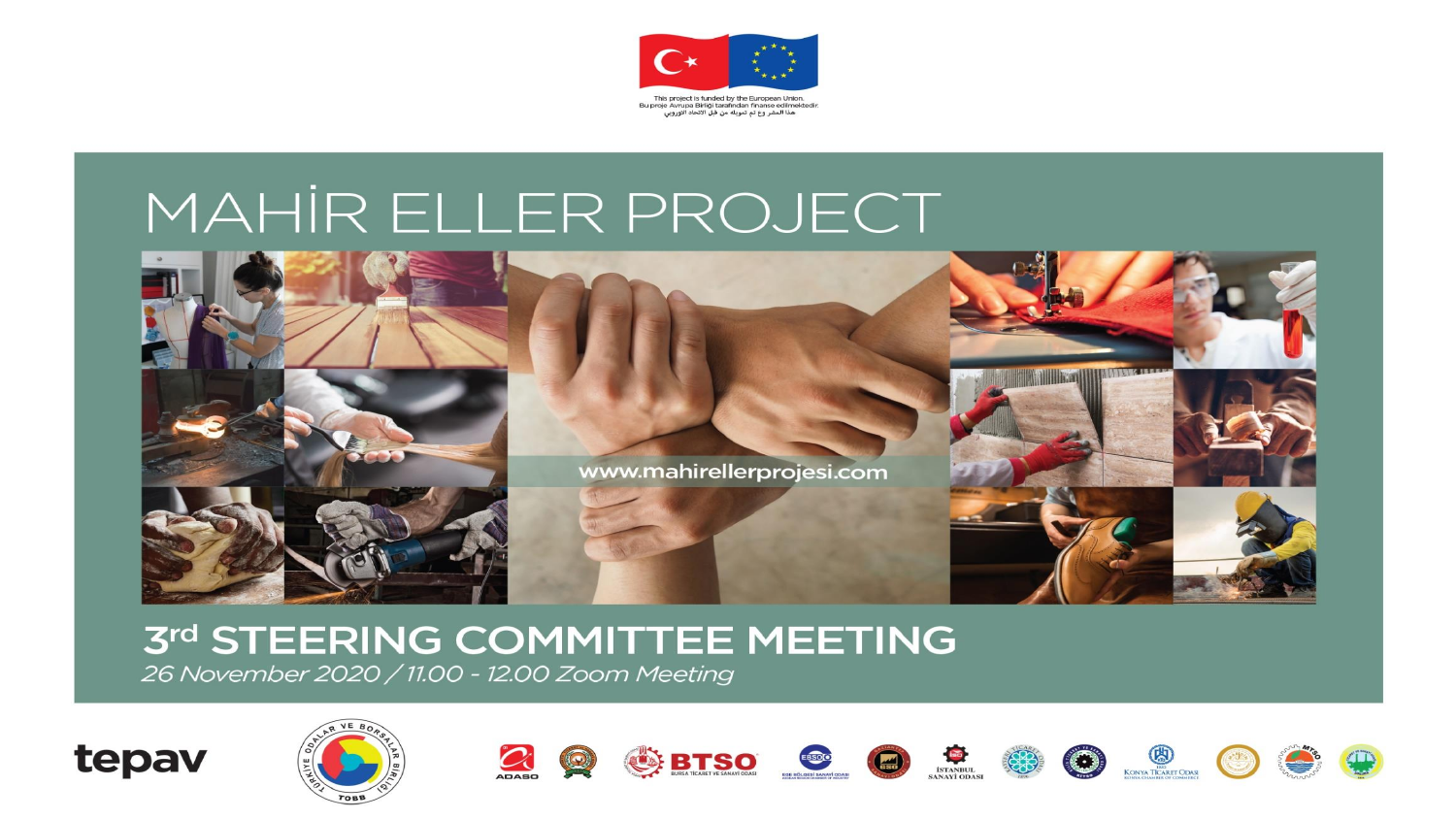

This project is funded by the European Union. Bu proje Avrupa Birliği tarafından finanse edilmektedir. هذا المشروع تم تمويله من قبل الاتحاد الأوروبي

### Living and Working Together: Integrating SuTPs to Turkish Economy

#### **Mahir Eller Project Impressions from the Field Study 26/11/2020 Ankara**

Şenay Akyıldız Team Leader





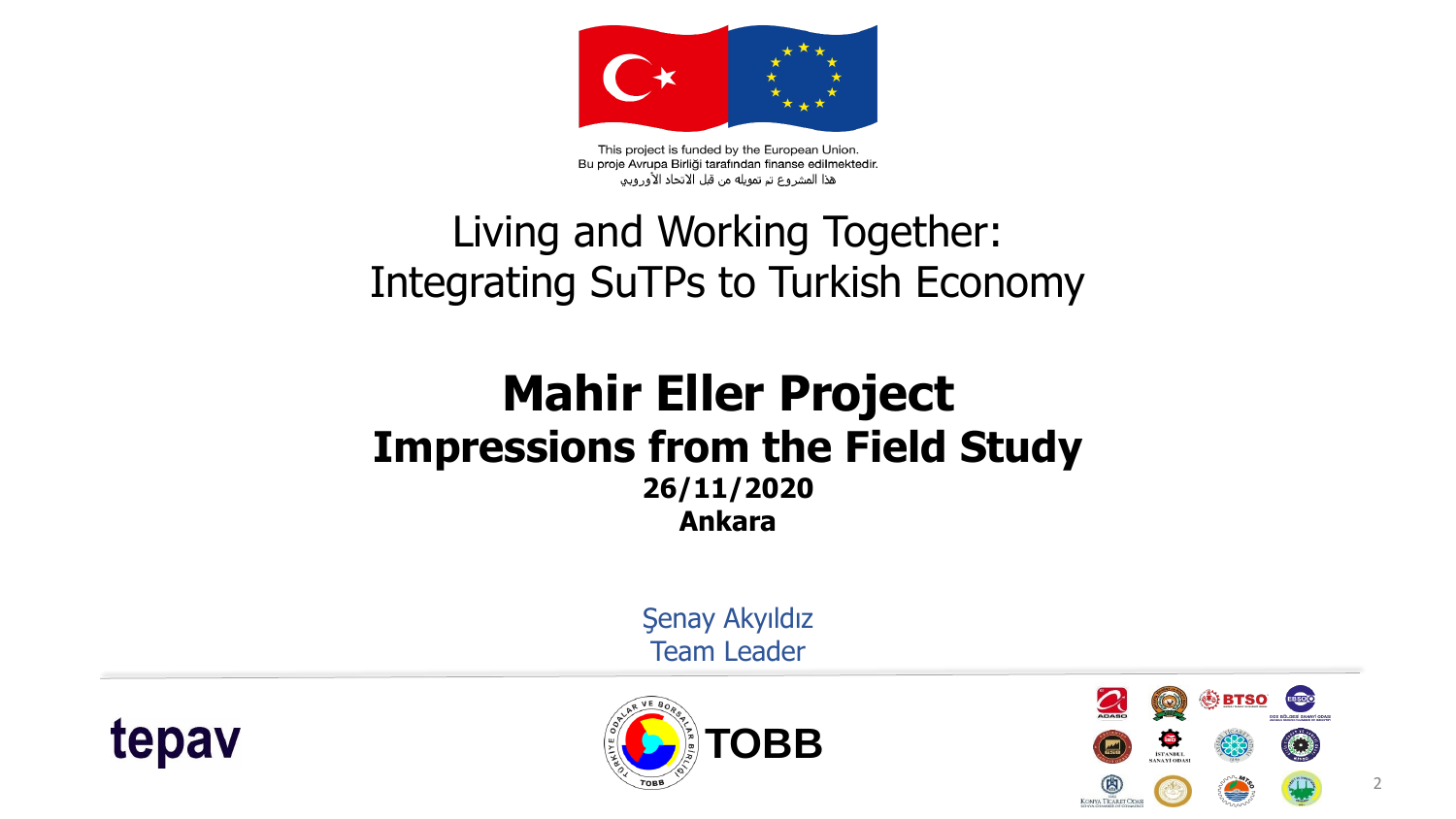

# **Framework**

This project is funded by the European Union. Bu proje Avrupa Birliği tarafından finanse edilmektedir. هذا المشروع تم تمويله من قبل الاتحاد الأوروبي

- Aim and method of field studies
	- $\rightarrow$  Supply side analysis of the labor market
		- Interviews with Syrians and citizens with temporary protection
			- In-depth interviews
			- Profiling study
	- $\rightarrow$  Demand-side analysis of the labor market
		- Interviews with employers
			- In-depth interviews
			- Survey
	- $\rightarrow$  COVID-19's impact on the labor market
- Descriptive statistics on labor market supply side analysis
- Descriptive statistics on labor market demand side analysis
- Difficulties related to project activities and unplanned positive results





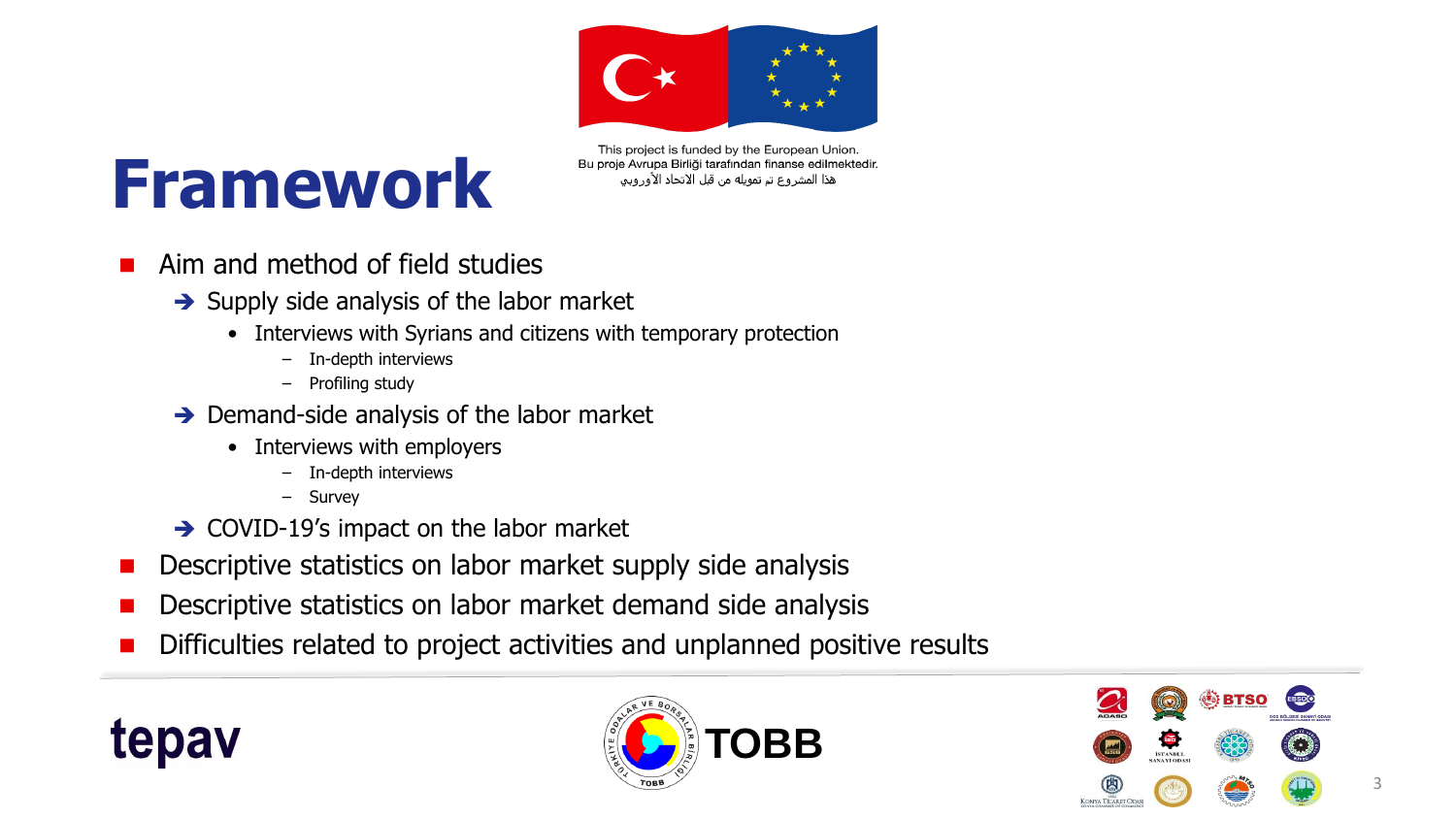

This project is funded by the European Union. Bu proje Avrupa Birliği tarafından finanse edilmektedir. هذا المشروع تم تمويله من قبل الاتحاد الأوروبي

# **Descriptive Statistics on Supply Side Analysis**





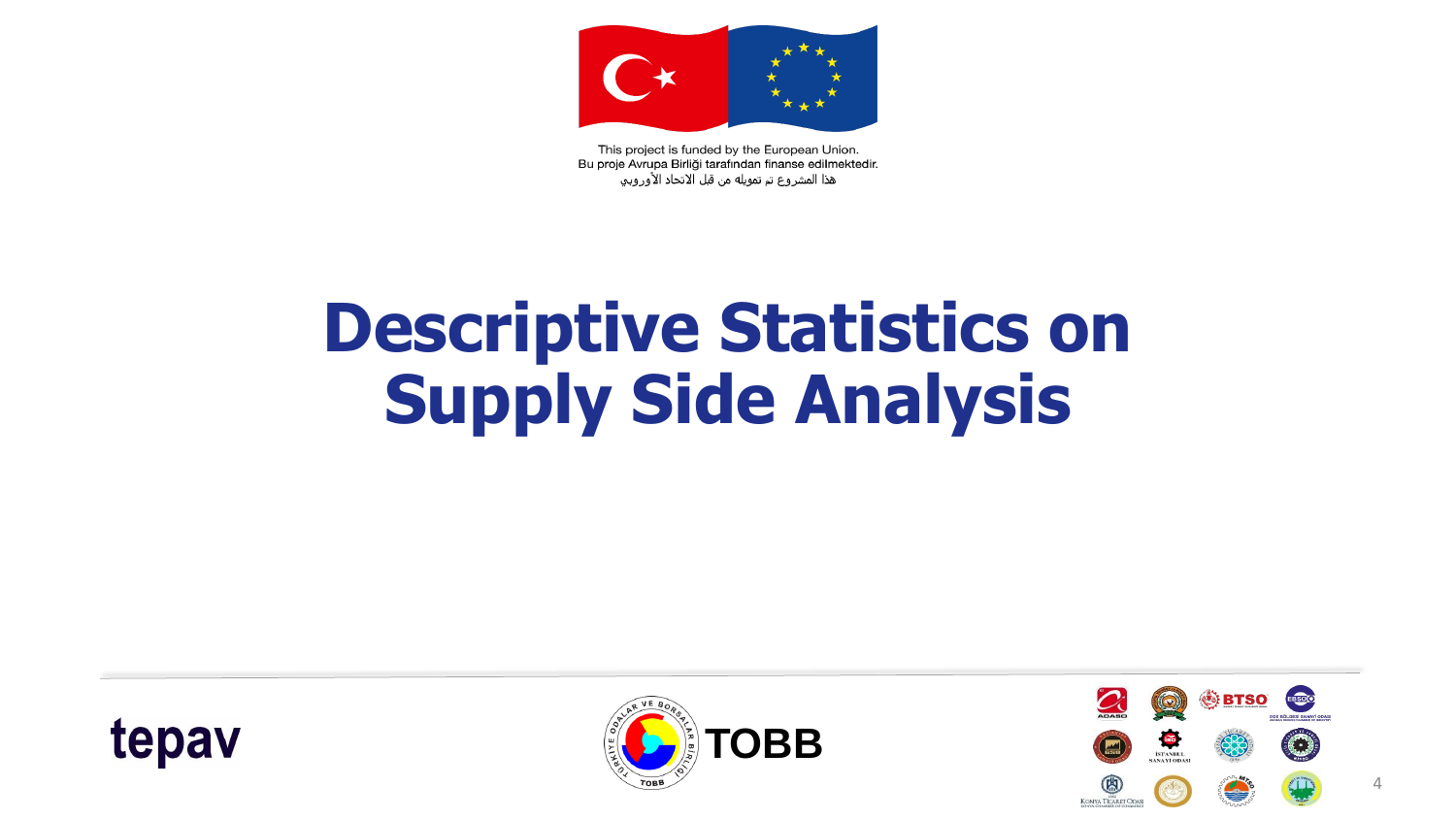

This project is funded by the European Union. Bu proje Avrupa Birliği tarafından finanse edilmektedir. هذا المشروع تم تمويله من قبل الاتحاد الأوروبي

### **52% of the people we have reached so far are SuTPs**

- Component A: Interviews with 6021 SuTPs (256 in-depth interviews, 5765 comprehensive questionnaires)
- Component B: 26043 Interviews with SuTPs and our citizens (Simplified questionnaires)
- Total: 32064 interviews as of 21st November 2020

tepav

• Women's representation rate was 11.3%; 13.4% for SuTPs and 9% for Host Community Members (HC)



**TOBB**



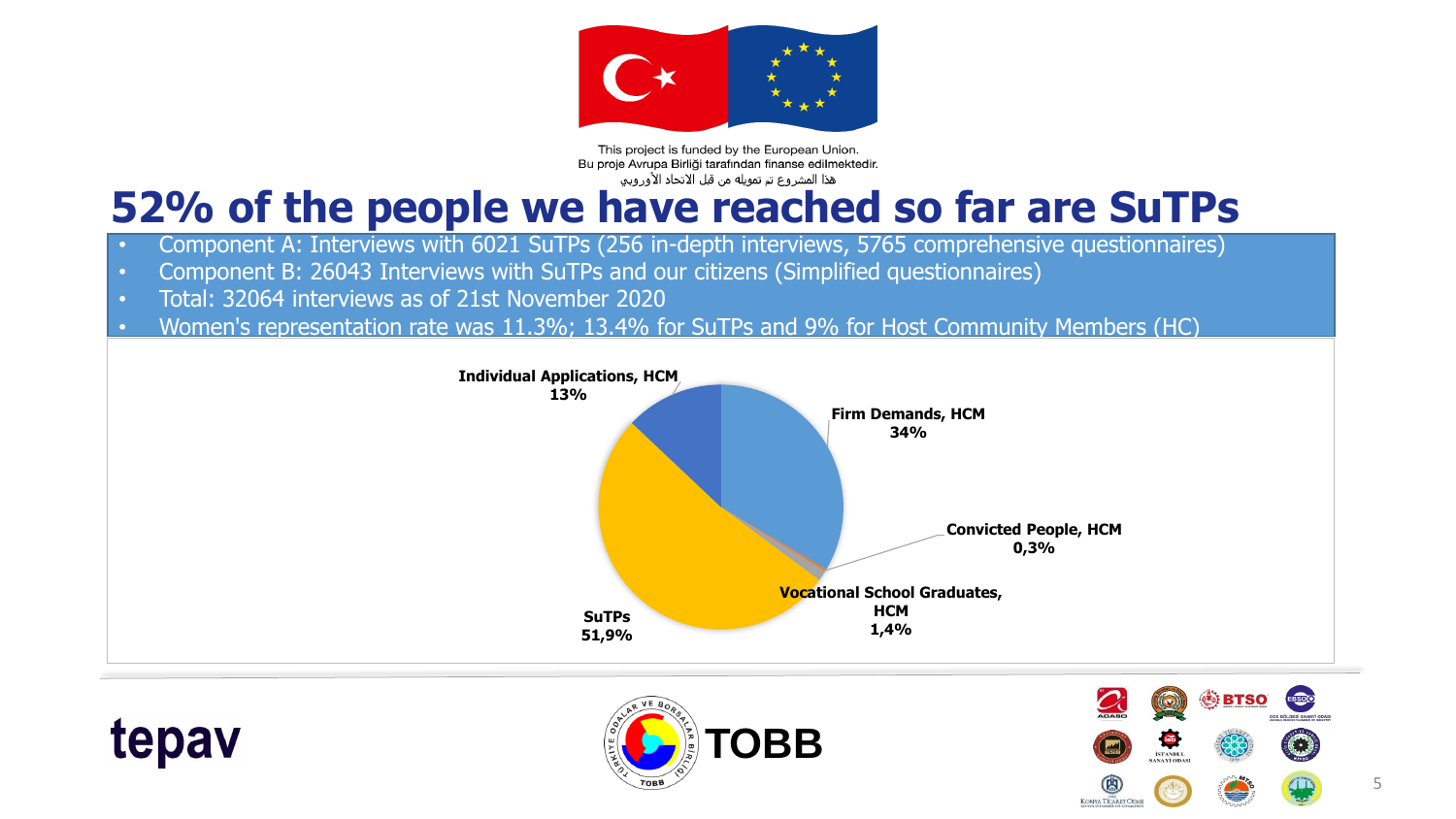

This project is funded by the European Union. Bu proje Avrupa Birliği tarafından finanse edilmektedir.

### 18% of surveys were conducted by our Gaziantep office







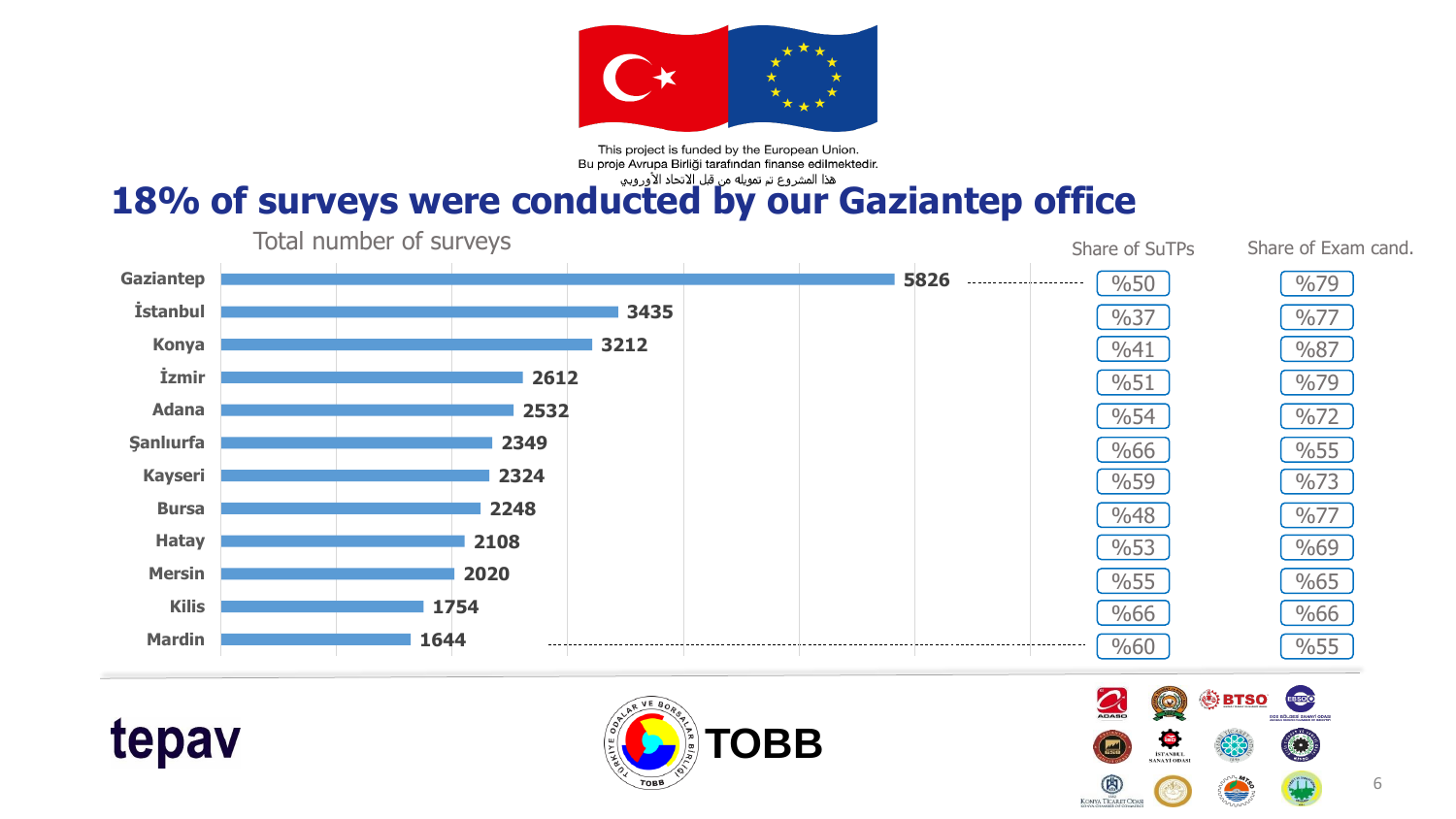

This project is funded by the European Union. Bu proje Avrupa Birliği tarafından finanse edilmektedir. هذا المشروع تم تمويله من قبل الاتحاد الأوروبي ُ

### **Average age of the respondents is 33.5**









7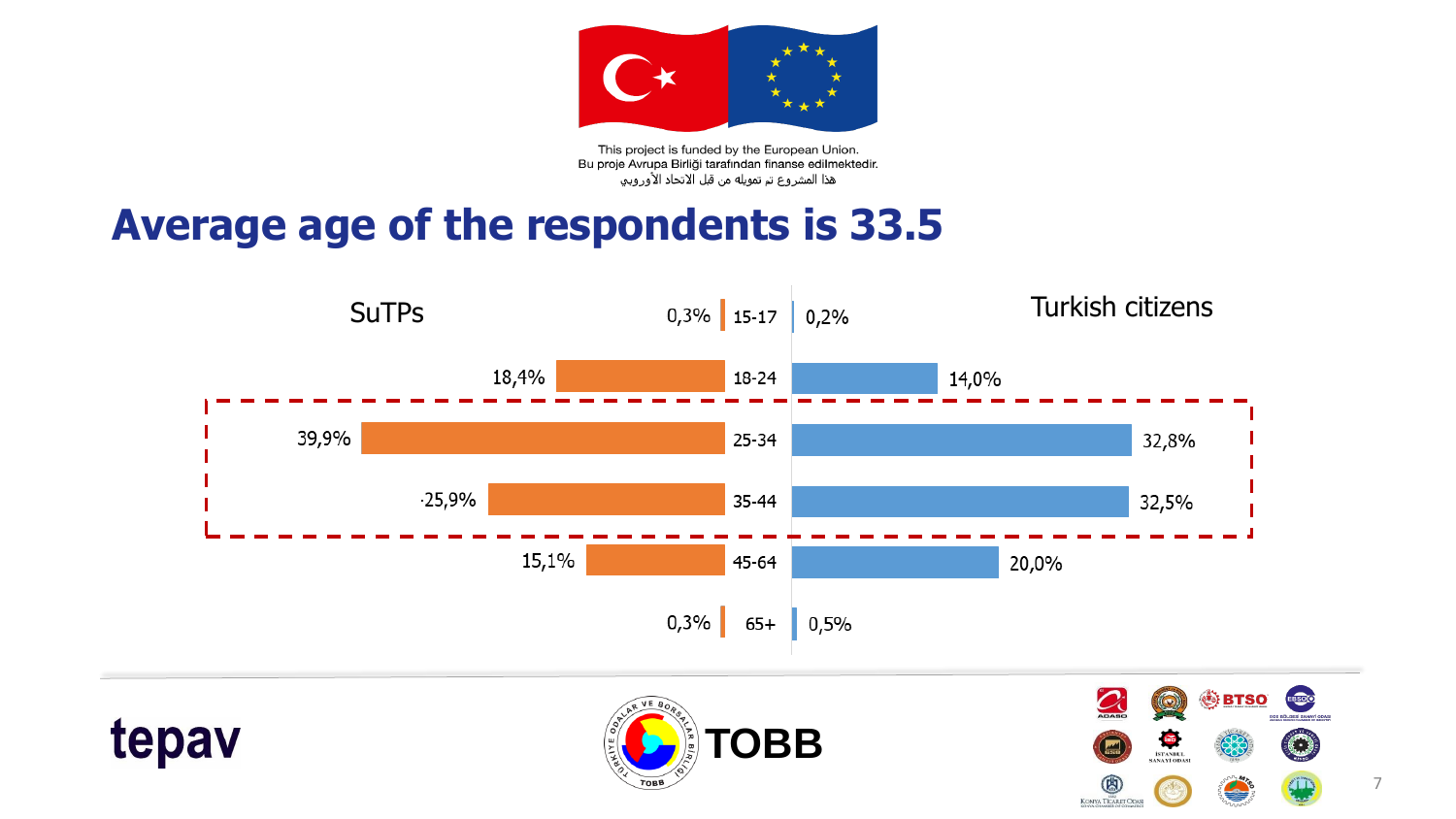

This project is funded by the European Union. Bu proje Avrupa Birliği tarafından finanse edilmektedir. هذا المشروع تم تمويله من قبل الاتحاد الأوروبي ُ

### **47,7% of SuTPs and 8,8% of Turkish citizens are employed informally**

30005 observations

tepav

Turkish citizens

| Full -time/ part-time employment, informal |       | 37,5% | Full -time/ part-time employment, formal             |      | 80,6% |
|--------------------------------------------|-------|-------|------------------------------------------------------|------|-------|
| Unemployed and looking for a job           |       | 36,5% | Full -time/ part-time employment, informal           | 6,8% |       |
| Irregular employment                       | 10,2% |       | Unemployed and looking for a job $\blacksquare$ 4,7% |      |       |
| Not employed nor looking for a job         | 6,3%  |       | Vocational school student 3,1%                       |      |       |
| Full -time/ part-time employment, formal   | 5,1%  |       | Irregular employment                                 | 2,0% |       |
|                                            |       |       | Not employed nor looking for a job                   | 1,7% |       |
| Self-employed                              | 4,4%  |       | Self-employed                                        | 1,1% |       |
| <b>SuTPs</b>                               |       |       |                                                      |      |       |



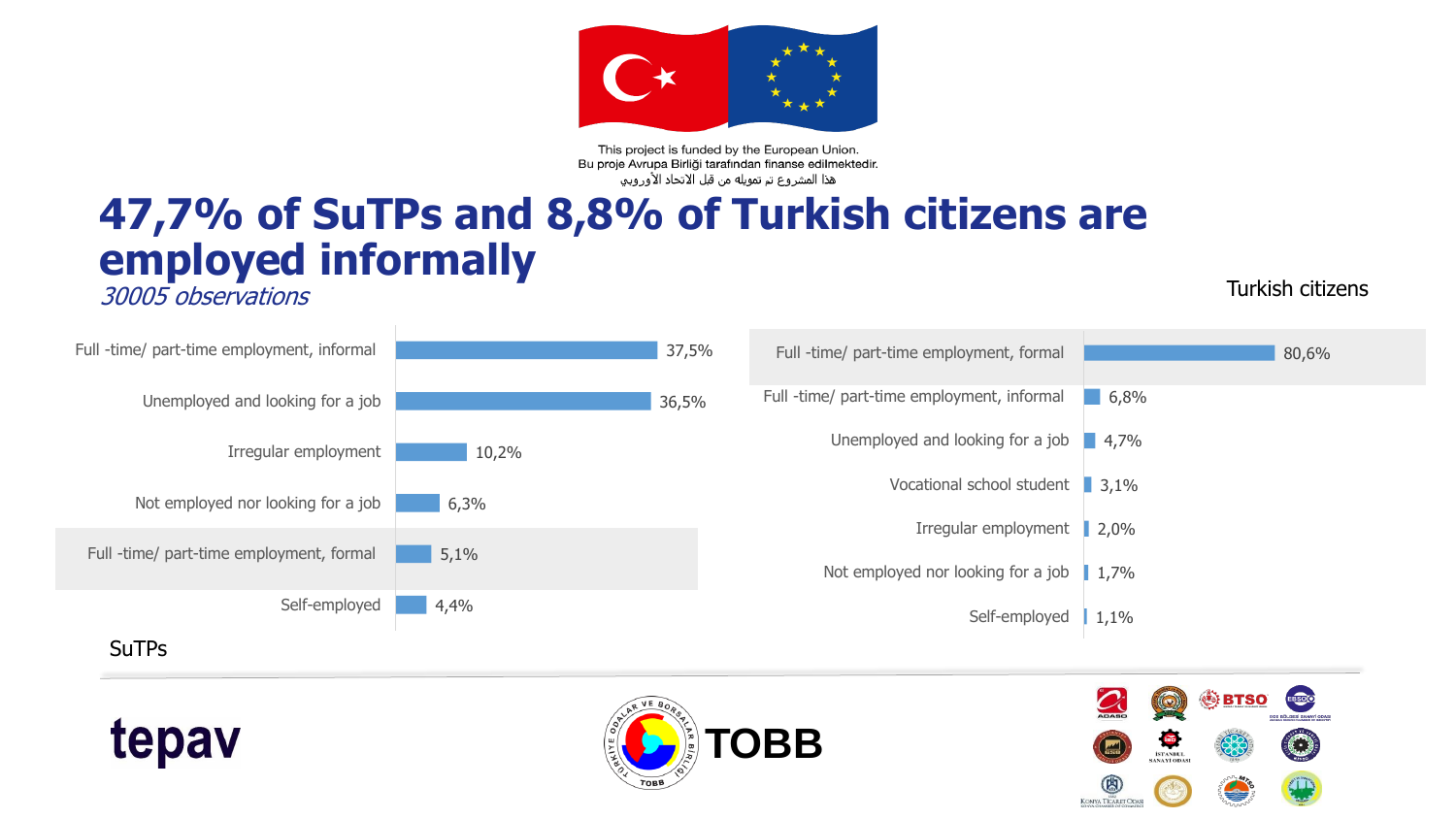

This project is funded by the European Union. Bu proje Avrupa Birliği tarafından finanse edilmektedir. هذا المشروع تم تمويله من قبل الاتحاد الأوروبي

### **70% of the respondents has occupations requiring second-level skills according to the ISCO-08 classification**

32064 observations; 3% of Turkish citizens and 3,1% of SuTPs stated that they do not have any profession

Turkish citizens

| 7-Craft and related trades workers                   |             | 57,1% | 7-Craft and related trades workers                   |        | 37,41% |
|------------------------------------------------------|-------------|-------|------------------------------------------------------|--------|--------|
| 8-Plant and machine operators and assemblers         | 12,5%       |       | 8-Plant and machine operators and assemblers         |        | 34,33% |
| 5-Service and sales workers                          | 9,9%        |       | 3-Techinicians and associate professionals           | 10,07% |        |
| 2-Professionals                                      | 7,9%        |       | 9-Elemantary occupations                             | 5,58%  |        |
| 3-Techinicians and associate professionals 3,7%      |             |       | 5-Service and sales workers                          | 5,33%  |        |
| 9-Elemantary occupations                             | $\Box$ 3,2% |       | 2-Professionals 2,31%                                |        |        |
| 4-Clerical support workers                           | 0,8%        |       | 4-Clerical support workers                           | 1,48%  |        |
| 6-Skilled agricultural, forestry and fishery workers | 0,8%        |       | 1-Managers                                           | 0,37%  |        |
| 1-Managers                                           | 0,7%        |       | 6-Skilled agricultural, forestry and fishery workers | 0,11%  |        |
| 0-Armed forces occupations                           | 0,3%        |       | 0-Armed forces occupations                           | 0,03%  |        |
| <b>SuTPs</b>                                         |             |       |                                                      |        |        |





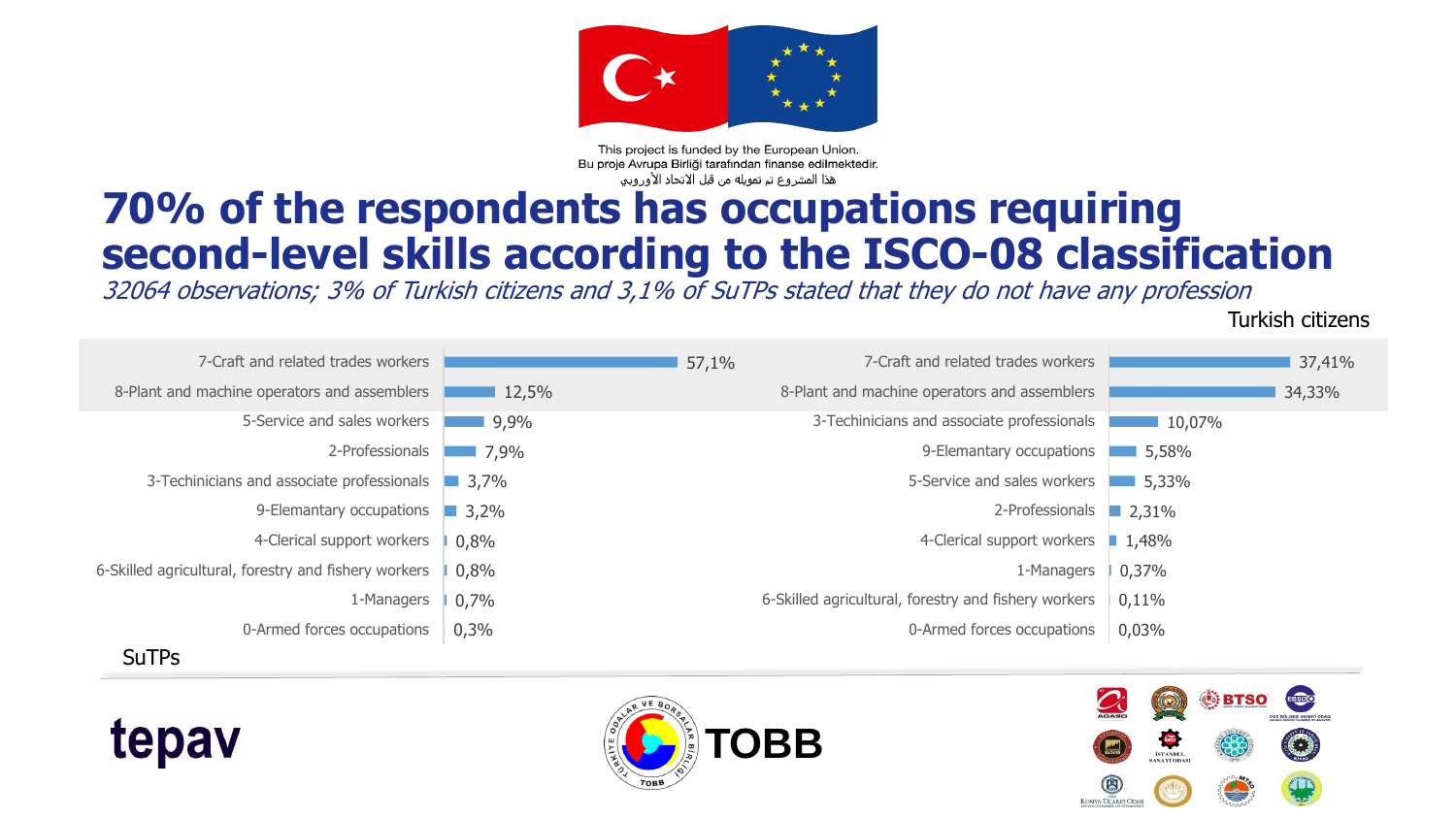

This project is funded by the European Union. Bu proje Avrupa Birliği tarafından finanse edilmektedir. هذا المشروع تم تمويله من قبل الاتحاد الأوروبي

#### **Construction, social and personal services, footwear, apparel and furniture sectors come to the fore as occupations of SuTPs**

Vocational qualifications with more than 200 observations

| <b>Qualifications</b>                                                                                        | <b>Share in</b><br>total, SuTPs |
|--------------------------------------------------------------------------------------------------------------|---------------------------------|
| Kuaför / Hair Dresser                                                                                        | 6,8%                            |
| Celik Kaynakçısı / Steel Welder                                                                              | 5,3%                            |
| Ahsap Mobilya Imalatçısı / Wooden Furniture Manufacturer                                                     | 4,6%                            |
| Elektrik Tesisatçısı / Electrician                                                                           | 3,7%                            |
| Insaat Boyacisi / Construction Dyer                                                                          | 3,7%                            |
| Seramik Karo Kaplamacısı / Ceramic Tile Coating Worker                                                       | 2,8%                            |
| Ayakkabı İmalatçısı / Shoe Manufacturer                                                                      | 2,7%                            |
| Sivaci / Plasterer                                                                                           | 2,0%                            |
| Insaat Iscisi / Construction Worker                                                                          | 1,7%                            |
| Otomotiv Mekanikçisi / Automotive Mechanic                                                                   | 1,6%                            |
| Ahşap Kalıpçı / Wooden Molder                                                                                | 1,6%                            |
| Elektronik ve Elektrikli Ürünler Servisçisi / Electronic and Electrical Products Technical Service Personnel | 1,5%                            |
| Duvarci / Bricklayer                                                                                         | 1,4%                            |
| Makine Bakımcı / Machine Maintainer                                                                          | 1,2%                            |
| Sayacı / Shoe-upper Maker                                                                                    | 1,2%                            |

- First 15 qualifications' total ratio corresponds to 42% of total surveyed **SuTPs**
- 35,5% of SuTPs have no qualifications suitable for VQA vocational certification or their skills & experiences are not enough to be evaluated as exam candidates





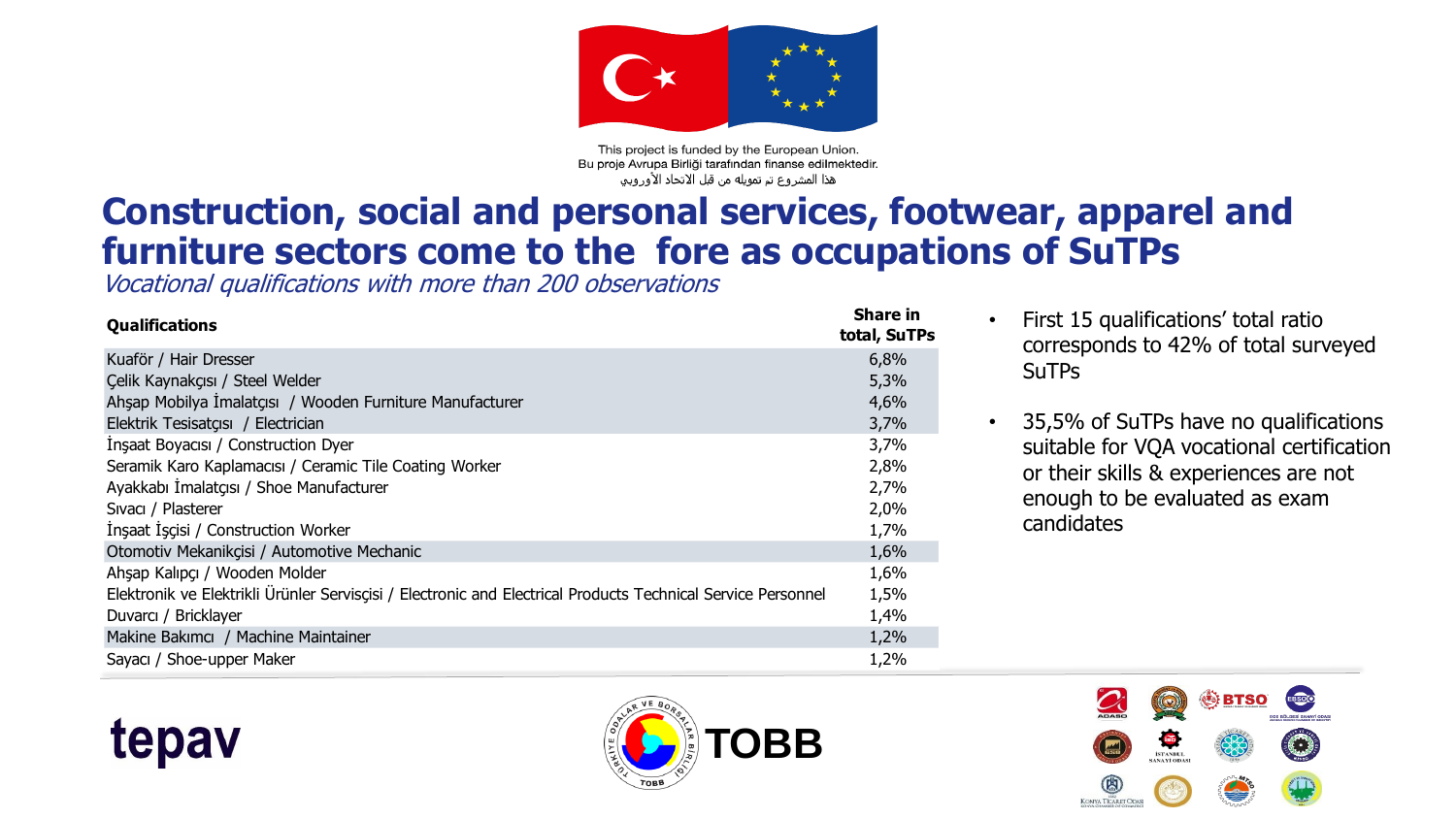

This project is funded by the European Union. Bu proje Avrupa Birliği tarafından finanse edilmektedir. هذا المشروع تم تمويله من قبل الاتحاد الأوروبي

#### **Transportation, machinery, automotive, apparel, metal and furniture sectors come to the fore as qualifications of Turkish citizens**

Vocational qualifications with more than 200 observations

tepav

| <b>Share in</b><br>total, HCMs |
|--------------------------------|
| 7,5%                           |
| 7,4%                           |
| 6,6%                           |
| 6,6%                           |
| 5,8%                           |
| 4,8%                           |
| 4,0%                           |
| 3,0%                           |
| 2,6%                           |
| 2,5%                           |
| 2,5%                           |
| 2,4%                           |
| 2,3%                           |
| 2,0%                           |
| 1,3%                           |
|                                |

- First 15 qualifications' total ratio corresponds to 61% of total surveyed Turkish citizens
- 6% of Turkish citizens have no qualifications suitable for VQA vocational certification or their skills & experiences are not enough to be evaluated as exam candidates



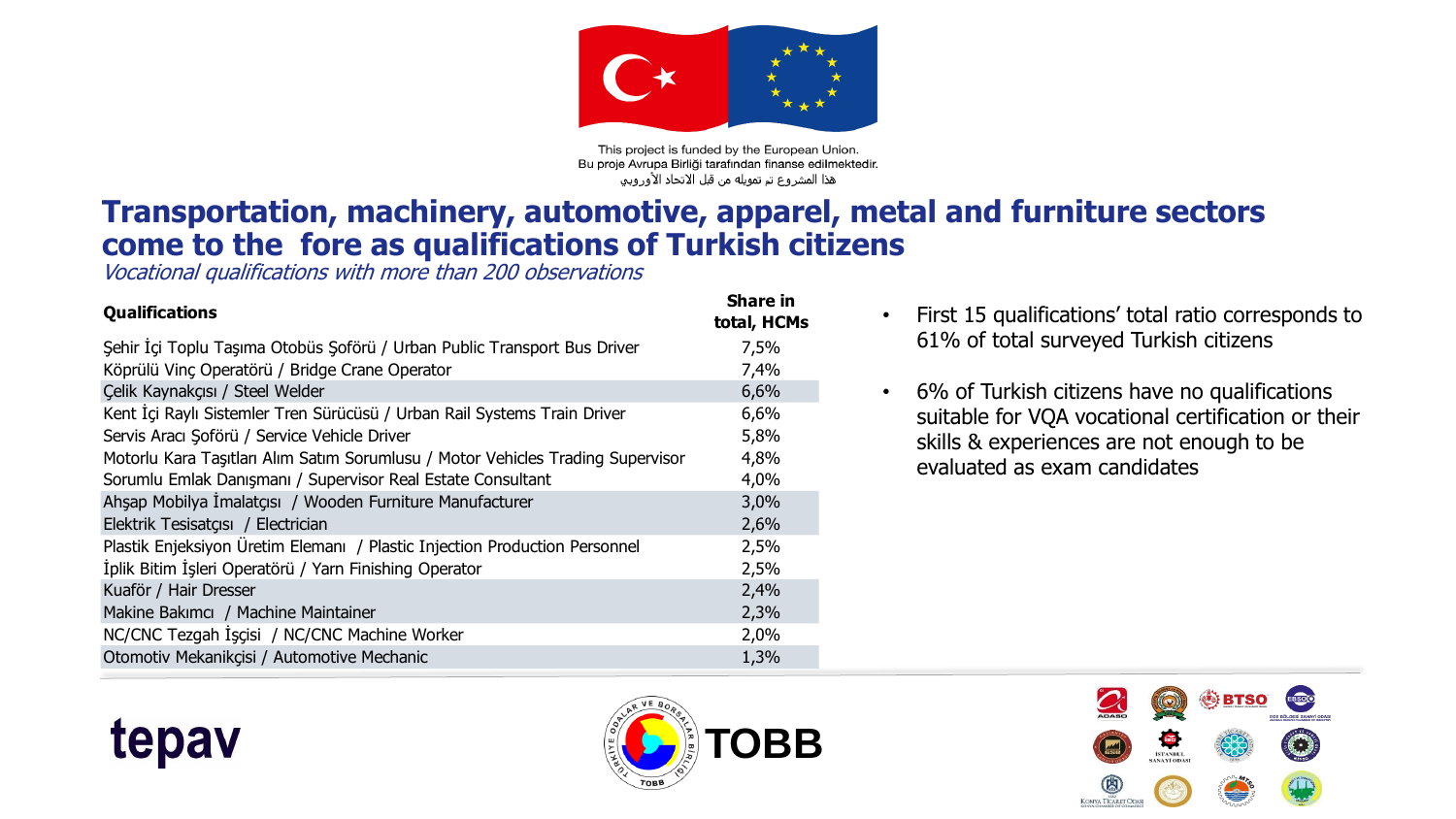

This project is funded by the European Union. Bu proje Avrupa Birliği tarafından finanse edilmektedir. هذا المشروع تم تمويله من قبل الاتحاد الأوروبي

## **Overall assessment: SuTPs**

**As of today, they are in Turkey and it looks like 80% will stay here in Turkey** 

- → %66 of those fall between the ages of 25-44
- $\rightarrow$  Higher education, higher tendency to stay in Turkey
- $\rightarrow$  I had the opportunity, but I did not go to Europe a religion-based approach
- → Doesn't want to start from scratch in a new country or Syria
- Unskilled and inexperienced employees neither able to attend training nor attend short-term courses
- Disinformation is too high tendency to associate every setback with being Syrian





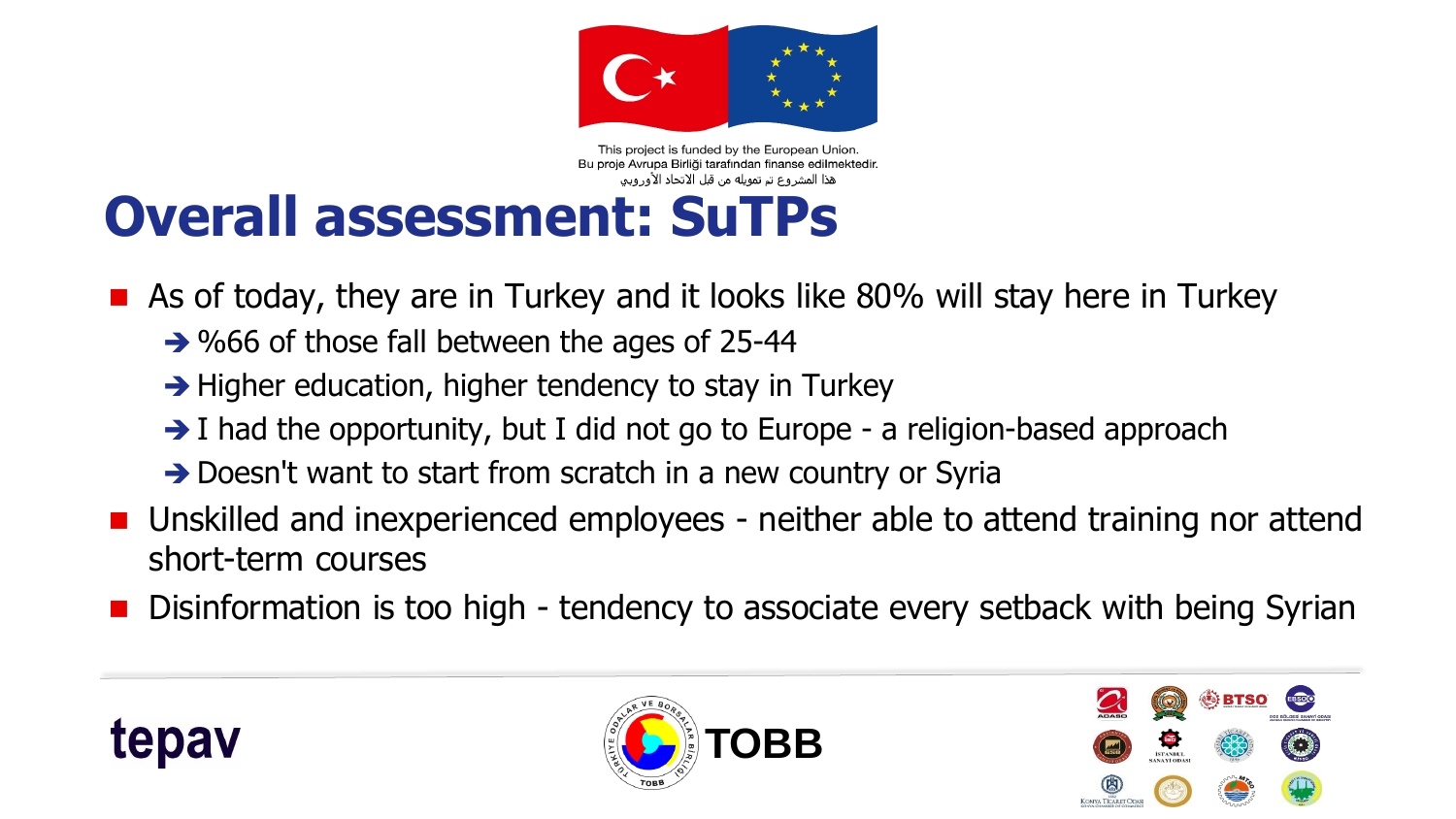

This project is funded by the European Union. Bu proje Avrupa Birliği tarafından finanse edilmektedir. هذا المشروع تم تمويله من قبل الاتحاد الأوروبي

## **Overall assessment: Turkish citizens**

- 59% of TC citizens (4178 people) who participated in the comprehensive survey stated that they know a Syrian (neighbor, colleague, employee)
- 43% of Turkish citizens, answered the question on what they feel about Syrian presence in Turkey as «It does not matter»
	- → 36% of them stated in consecutive questions that they find it difficult to find work because of the Syrians.
- The rate of those who stated that they are uncomfortable with the presence of Syrians is 15%
	- $\rightarrow$  55% does not know any Syrian
	- $\rightarrow$  Economic reasons -> Made it difficult for me to find a job, they do not give taxes, reason of the increased inflation
	- $\rightarrow$  Cultural differences and security -> They make noise, young ones have bad habits, harassment and so on
	- $\rightarrow$  Political issues  $\rightarrow$  I'm not happy they're here while their country is in war





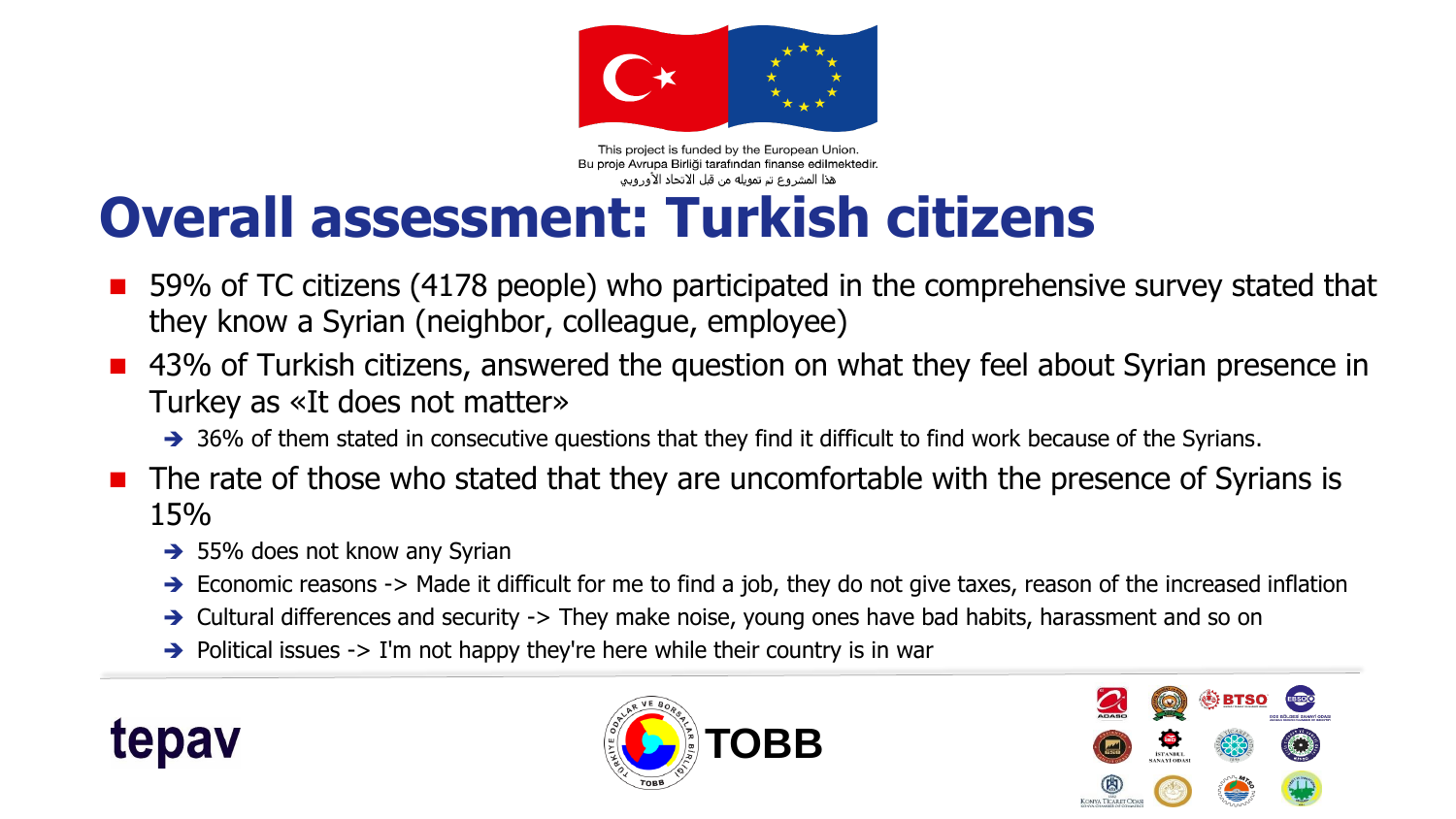

This project is funded by the European Union. Bu proje Avrupa Birliği tarafından finanse edilmektedir. هذا المشروع تم تمويله من قبل الاتحاد الأوروبي

# **Descriptive Statistics on Demand Side Analysis**





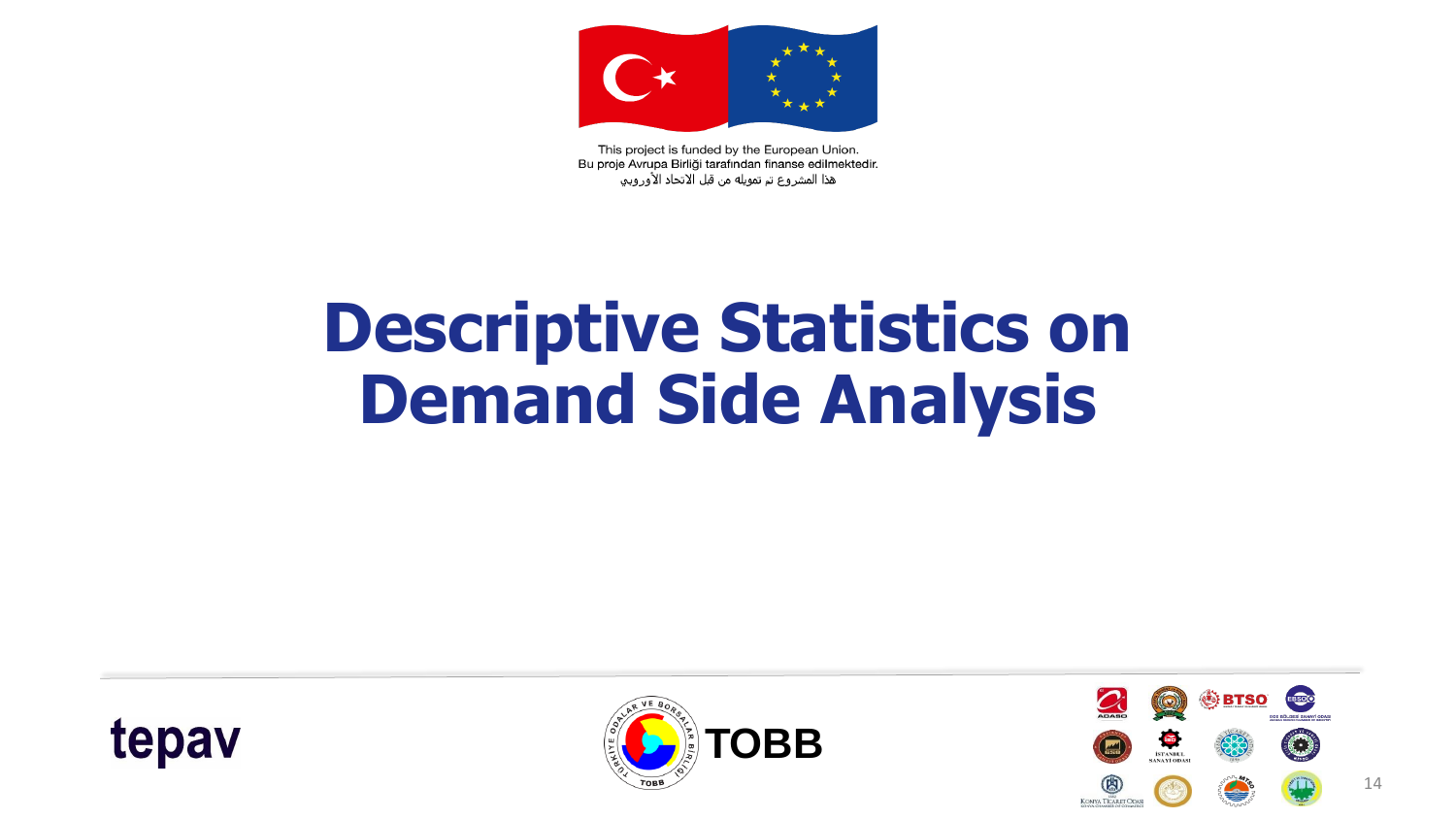

This project is funded by the European Union. Bu proje Avrupa Birliği tarafından finanse edilmektedir. هذا المشروع تم تمويله من قبل الاتحاد الأوروبي

## **Method**

- In-depth interview TEPAV
	- → 75 company interviews: sectors like footwear, machinery, leather, iron casting, plastic, automotive
- Survey company was in the field  $b/w$  August December 2019
	- → 1537 questionnaires were completed by the end of December 2019
	- → Data cleaning process was completed by the end of February 2020

#### **Sector selection**

- $\rightarrow$  Filters: Average number of employees, increase in sales revenues, share in total exports, change in the number of employees
- Control question: Are VQA vocational qualification exams available?
- Manually adding of areas where Syrians are often observed to be working
- Selected sectors: Food, leather, plastics, fabricated metal products manufacturing, construction, furniture, repair of motor vehicles, garment





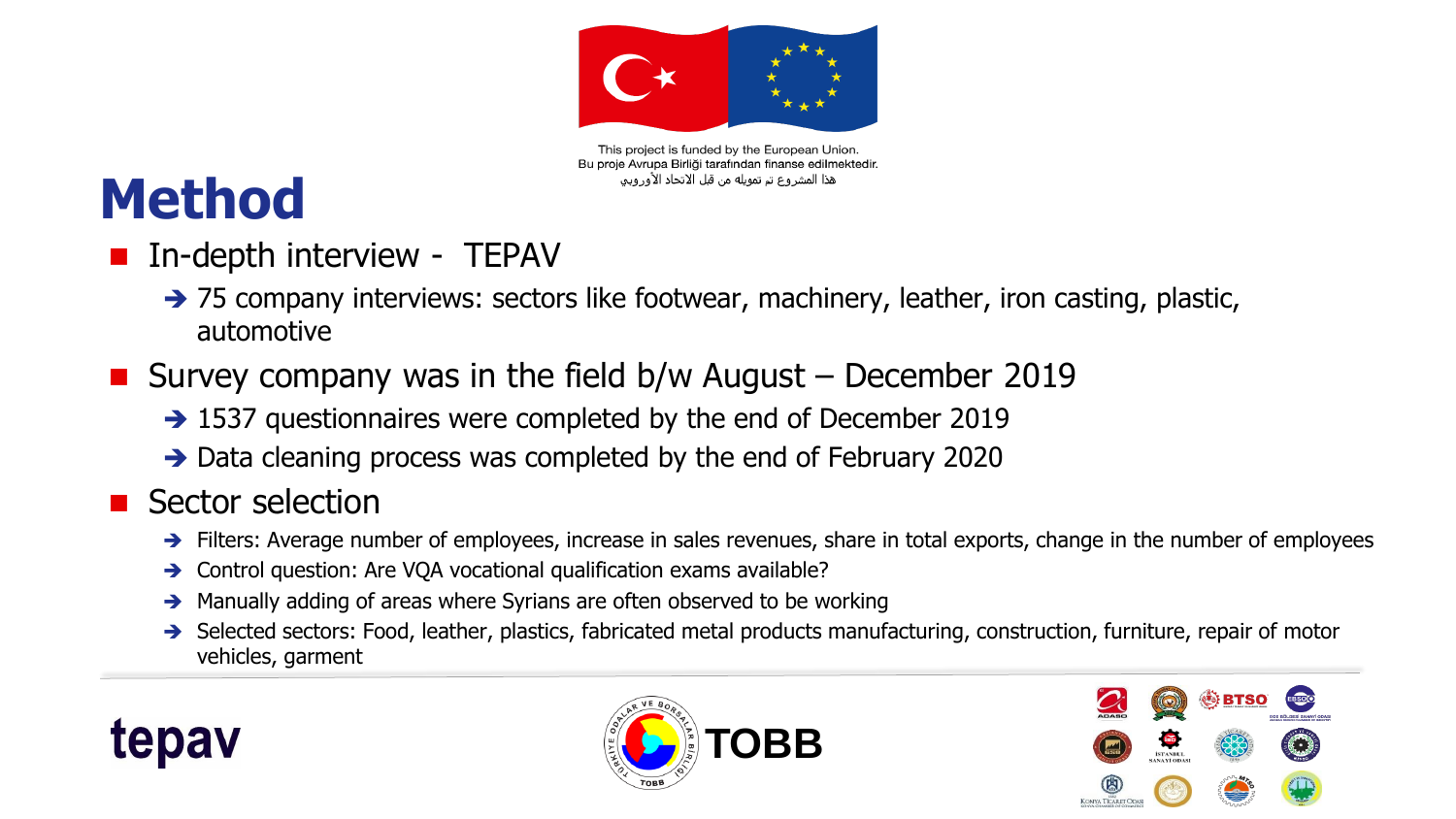

This project is funded by the European Union. Bu proje Avrupa Birliği tarafından finanse edilmektedir. هذا المشروع تم تمويله من قبل الاتحاد الأوروبي ُ

#### **Most surveys were conducted with companies in Istanbul and those operating in construction sector**<br>  $\geq 55.6\%$  of surveyed company

- 55.6% of surveyed companies are micro-sized
- 36.3% of surveyed companies are small-sized

|                                  | 41                             | 45                                                                                 | 14                                     | 43                                                                         | 25                                                                                       | 10                                 | 31                             | 22                                                   | 15                                               | 29                                                                                             |       |
|----------------------------------|--------------------------------|------------------------------------------------------------------------------------|----------------------------------------|----------------------------------------------------------------------------|------------------------------------------------------------------------------------------|------------------------------------|--------------------------------|------------------------------------------------------|--------------------------------------------------|------------------------------------------------------------------------------------------------|-------|
| Province / NACE<br>Code - Sector | Bina inşaatı /<br>Construction | Motorlu kara<br>taşıtlarının ticareti ile<br>onarimi / Repair of<br>motor vehicles | Giyim eşyalarının<br>imalatı / Garment | Özel inşaat<br>faaliyetleri /<br>Specialised<br>construction<br>activities | Fabrikasyon metal<br>ürünleri imalatı /<br>Fabricated metal<br>products<br>manufacturing | Gıda ürünlerinin<br>imalatı / Food | Mobilya imalatı /<br>Furniture | Kauçuk ve plastik<br>ürünlerin imalatı /<br>Plastics | Deri ve ilgili<br>ürünlerin imalatı /<br>Leather | Motorlu kara taşıtı,<br>römork imalatı /<br>Manufacture of<br>motor vehicles,<br>trailers etc. | Total |
| Adana                            | 15                             | 8                                                                                  |                                        |                                                                            |                                                                                          | 5                                  |                                |                                                      |                                                  |                                                                                                | 64    |
| <b>Bursa</b>                     | 28                             | 13                                                                                 | 8                                      | 14                                                                         | 12                                                                                       |                                    | 11                             |                                                      |                                                  | 6                                                                                              | 107   |
| Gaziantep                        | 12                             | 10                                                                                 |                                        |                                                                            |                                                                                          |                                    |                                |                                                      |                                                  |                                                                                                | 61    |
| Hatay                            | 11                             | <sub>b</sub>                                                                       |                                        |                                                                            |                                                                                          |                                    |                                |                                                      |                                                  |                                                                                                | 56    |
| İstanbul                         | 259                            | 103                                                                                | 104                                    | 93                                                                         | 71                                                                                       | 29                                 | 26                             | 27                                                   | 18                                               | 8                                                                                              | 738   |
| <i><u><b>Izmir</b></u></i>       | 55                             | 20                                                                                 | 11                                     | 21                                                                         | 13                                                                                       | 11                                 |                                | 6                                                    |                                                  | $\overline{4}$                                                                                 | 153   |
| Kayseri                          | 11                             |                                                                                    |                                        |                                                                            |                                                                                          |                                    |                                |                                                      |                                                  |                                                                                                | 65    |
| <b>Kilis</b>                     | 8                              | 10                                                                                 | 8                                      |                                                                            |                                                                                          |                                    |                                |                                                      |                                                  | $\overline{\phantom{a}}$                                                                       | 52    |
| Konya                            | 14                             | 13 <sup>°</sup>                                                                    |                                        |                                                                            |                                                                                          |                                    |                                |                                                      |                                                  |                                                                                                | 66    |
| Mardin                           | 10                             | 17                                                                                 | 6                                      |                                                                            |                                                                                          | $\mathbf{q}$                       |                                |                                                      |                                                  |                                                                                                | 55    |
| Mersin                           | 16                             |                                                                                    |                                        |                                                                            |                                                                                          | 6                                  |                                |                                                      |                                                  |                                                                                                | 63    |
| <b>Şanlıurfa</b>                 | 9                              |                                                                                    | 6                                      |                                                                            |                                                                                          | 8                                  |                                |                                                      |                                                  |                                                                                                | 57    |
| Total                            | 448                            | 221                                                                                | 175                                    | 169                                                                        | 141                                                                                      | 98                                 | 86                             | 80                                                   | 62                                               | 57                                                                                             | 1537  |





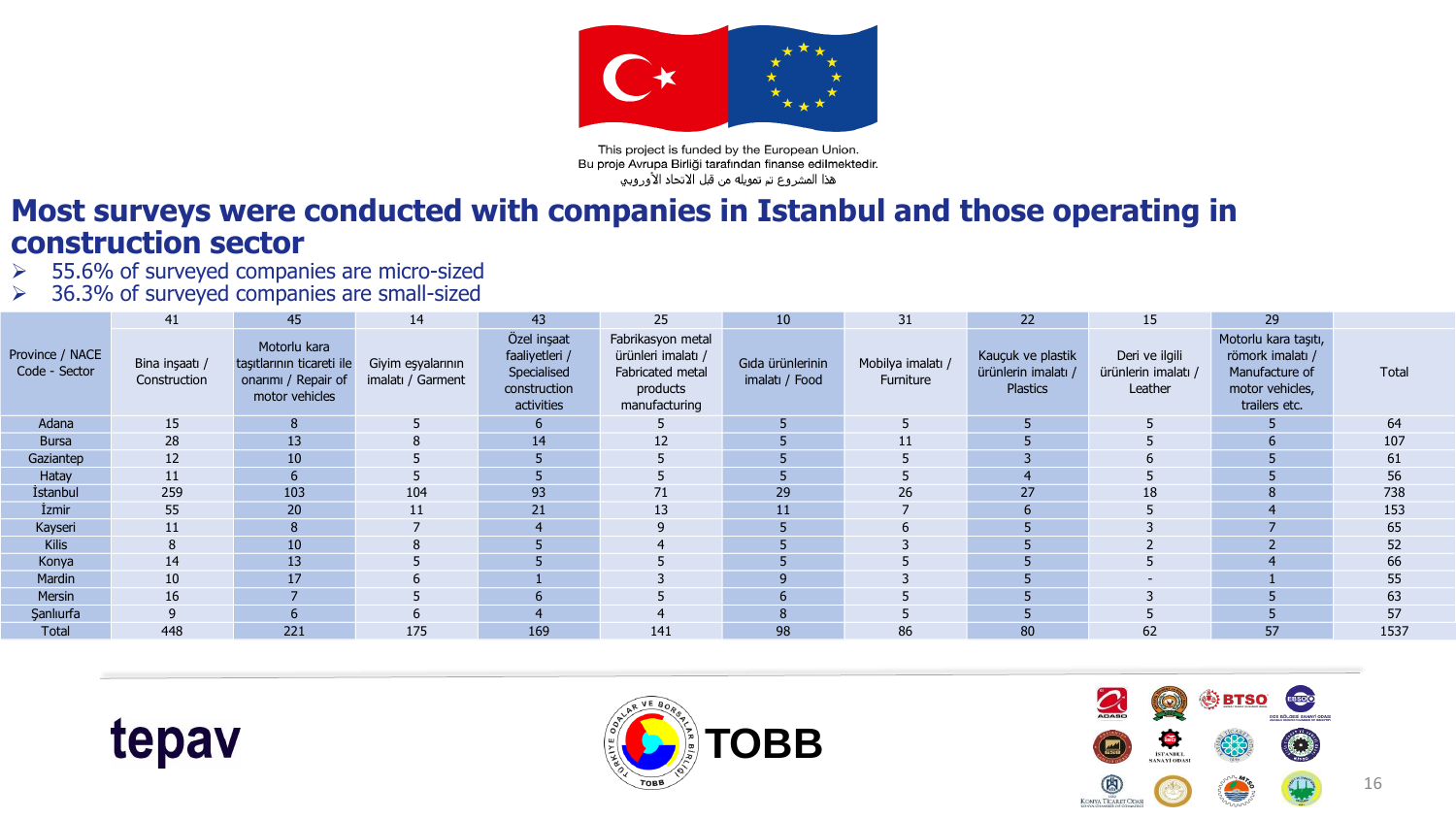

This project is funded by the European Union. Bu proje Avrupa Birliği tarafından finanse edilmektedir. هذا المشروع تم تمويله من قبل الاتحاد الأوروبي

#### **Employers are not optimistic about the future of their business**



KONYA TICARET ODA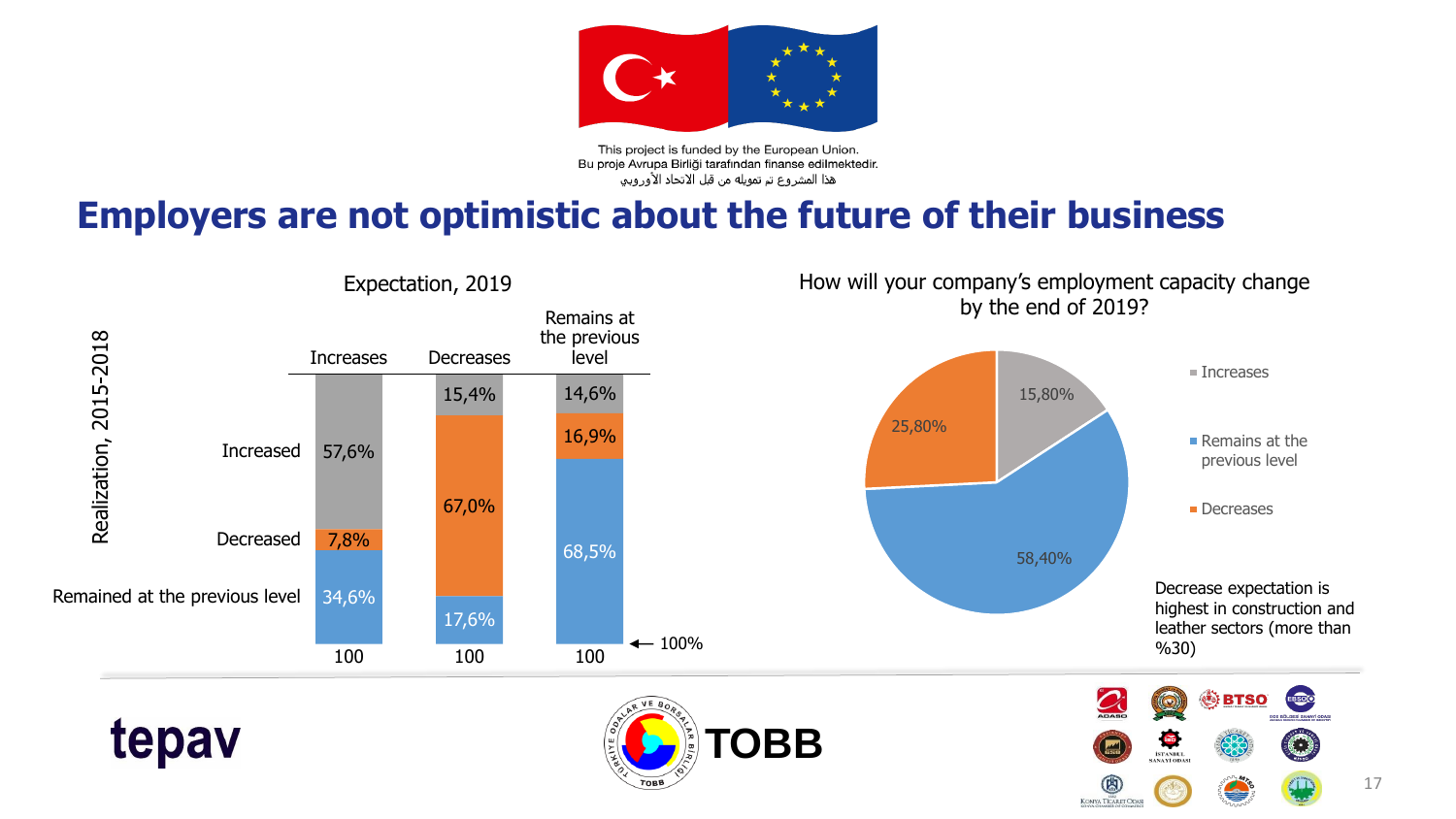

This project is funded by the European Union.

Bu proje Avrupa Birliği tarafından finanse edilmektedir. **The number of employees who already have VQA certification is quite low**

#### $\triangleright$  Lack of information / awareness is one of the most important reasons

Share of employees have VQA Vocational Qualification Certificate

Share of employers have detailed information about VQA Vocational Qualification Certification

Do you consider VQA Vocational Qualification Certification as a part of your company's hiring criteria?

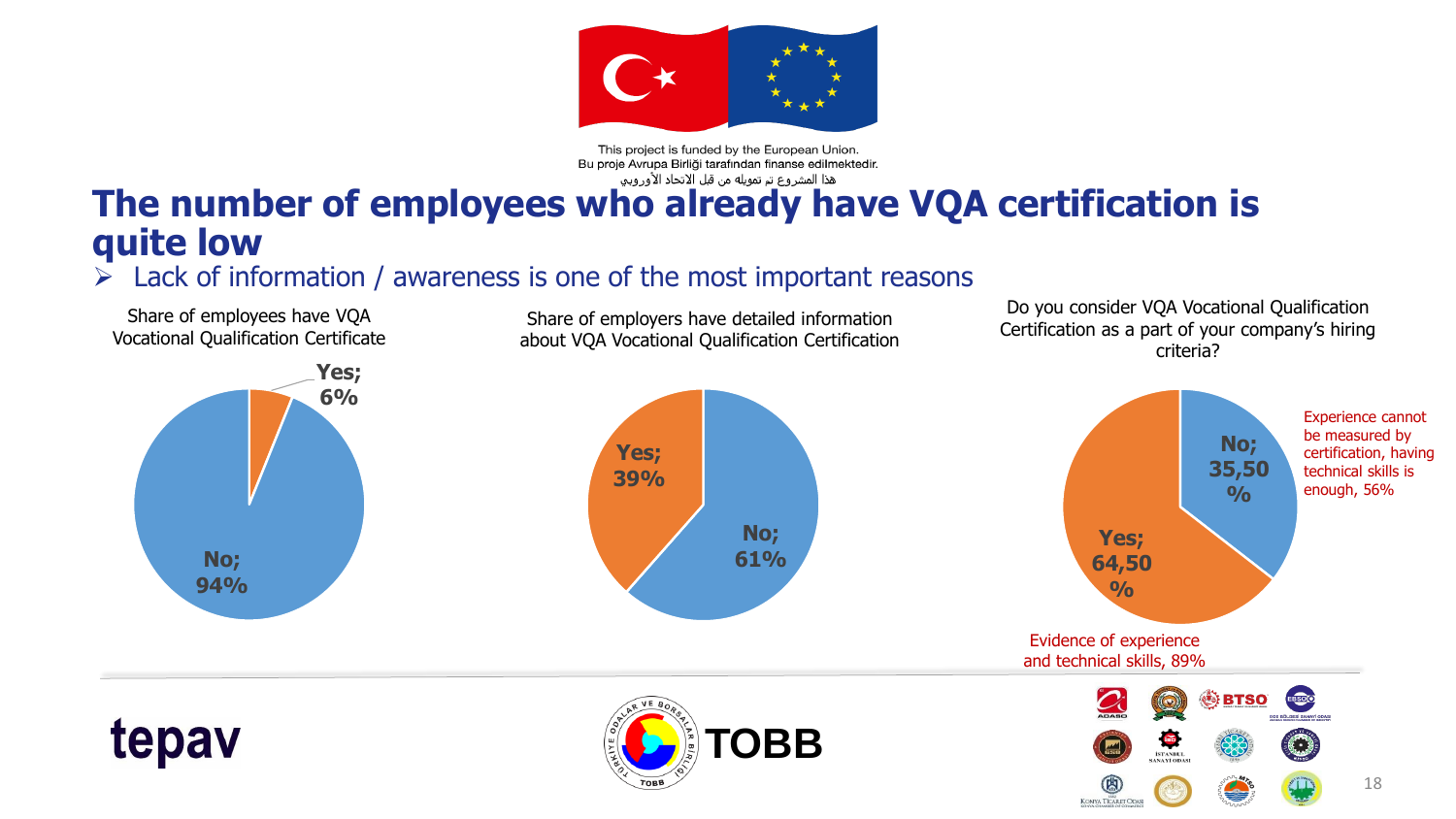

This project is funded by the European Union. Bu proje Avrupa Birliği tarafından finanse edilmektedir. هذا المشروع تم تمويله من قبل الاتحاد الأوروبي

# **Conclusion**

- Difficulties I
	- $\rightarrow$  COVID-19
		- SuTPs have been affected more than Turkish citizens
			- 36.5% of SuTPs, 11.9% of Turkish citizens lost their jobs or taken on unpaid leave
			- 88% of SuTPs, 50% of Turkish citizens have suffered income loss
		- Among the survey participants, those living in the southeastern provinces (especially Hatay, Urfa and Mardin) were more affected by the pandemic than others.
		- The rate of layoffs in construction sector is higher than in the other sectors
	- $\rightarrow$  Macroeconomic conjuncture
	- → Lack of willingness to hire SuTPs for open positions, if any (demand side)
	- $\rightarrow$  Lack of willingness to be employed in the formal sector (supply side)





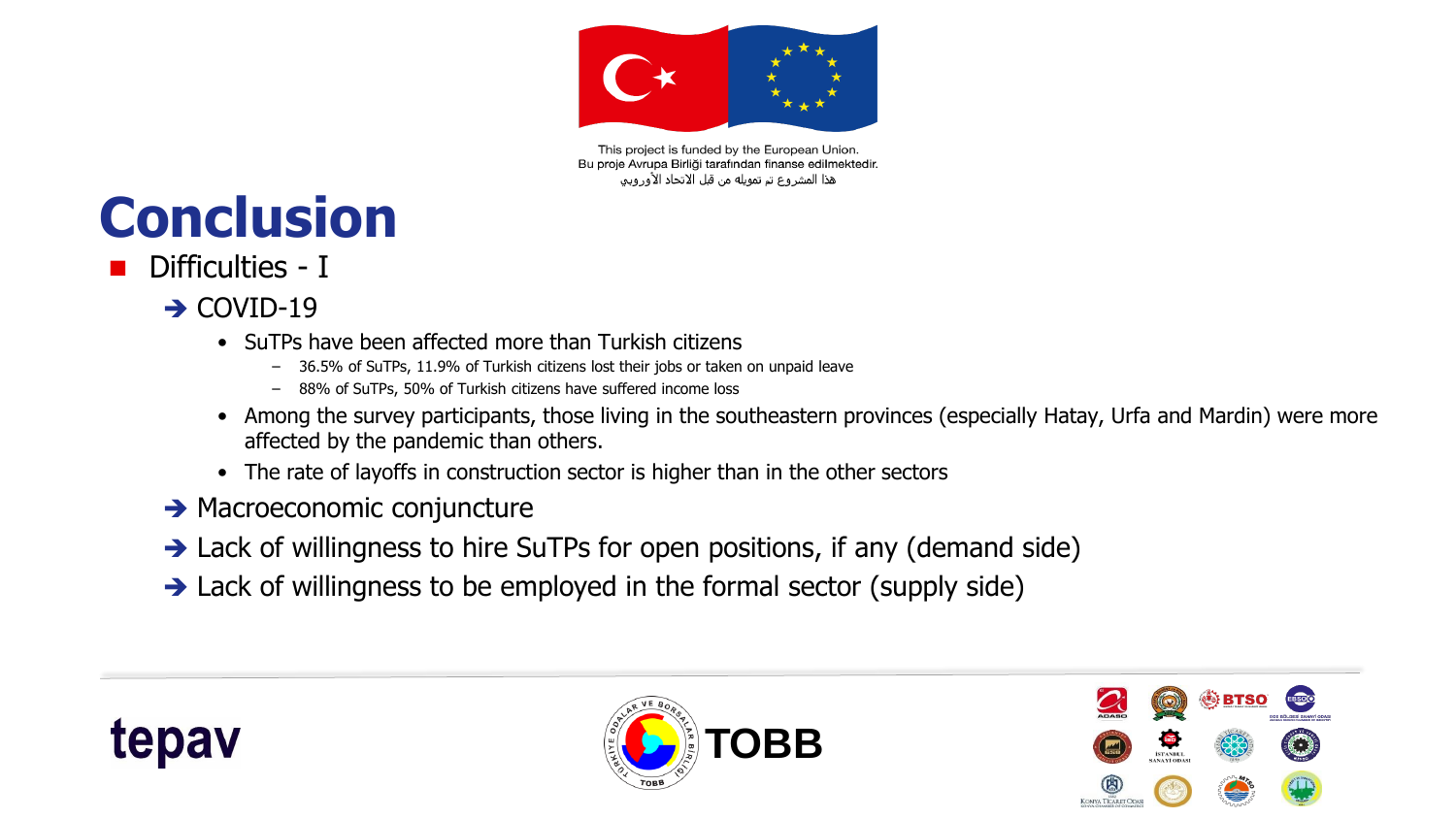

This project is funded by the European Union. Bu proje Avrupa Birliği tarafından finanse edilmektedir. هذا المشروع تم تمويله من قبل الانحاد الأوروبي

# **Conclusion**

- Difficulties II
	- **→ Capacity of Authorized Certification Bodies**
	- $\rightarrow$  The success rate of the first vocational certification exams is below the target (%31 for SuTPs, %46 for HCMs)
	- $\rightarrow$  Lack of certification in some occupations that we have received many applications
	- $\rightarrow$  Lack of awareness of the importance of certification
	- $\rightarrow$  Trainings in projects that are focused on vocational education do not get the person sufficiently ready for the labor market
- Value added areas, opportunities
	- $\rightarrow$  At the end of the project, a significant increase in capacity will be achieved for both firms and Authorized Certification Bodies
	- → Opportunity to cooperate with international projects, with vocational training centers of Bursa Chamber of Commerce and Industry, Gaziantep Chamber of Industry